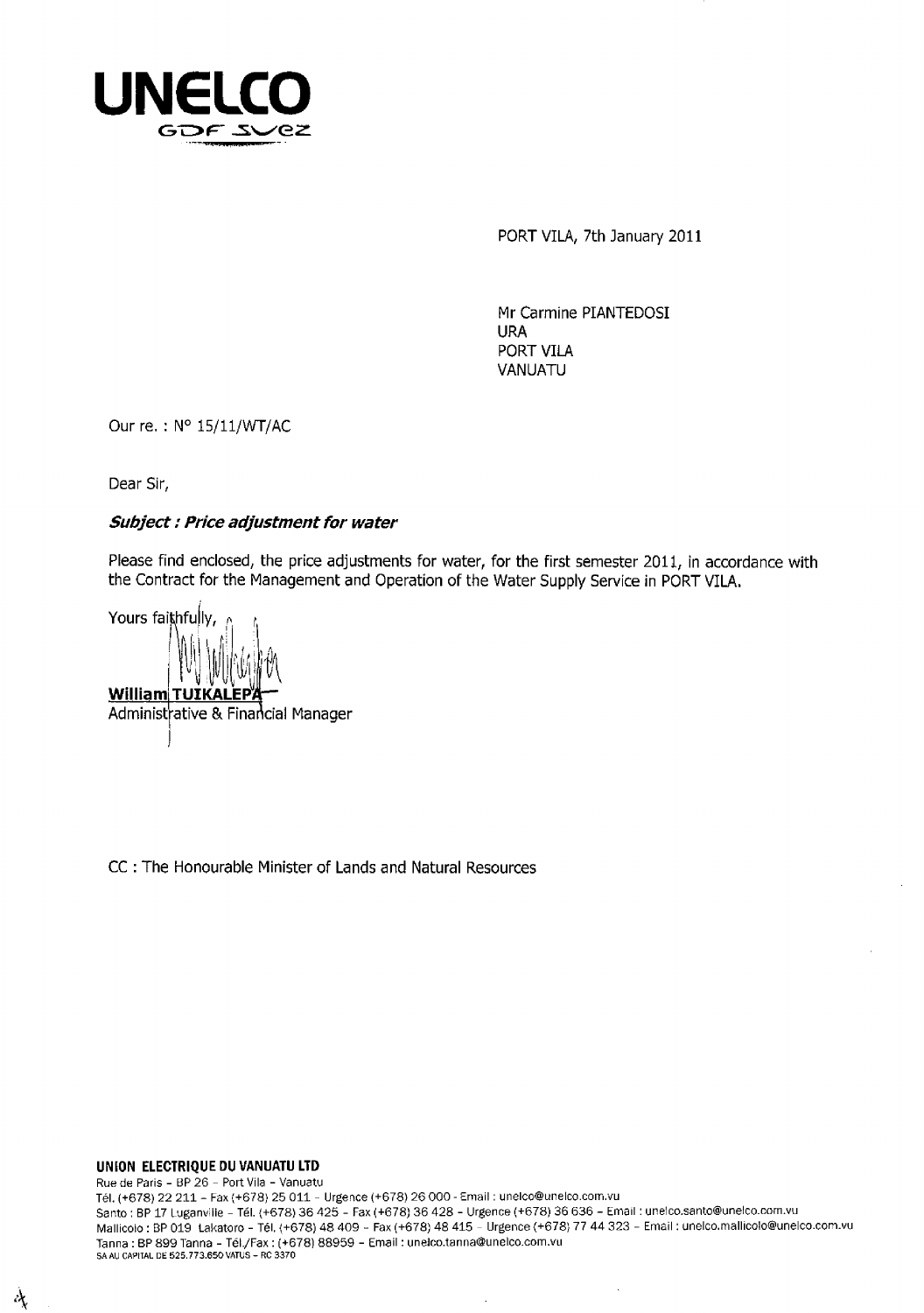# WATER SUPPLY SERVICE IN PORT-VILA PRICE ADJUSTMENT FOR WATER January 2011

Prices are adjusted in accordance with **addendum 3** of the Contract for the Management and Operation of the Water Supply Service in Port-Vila.

The base rates Ao and Po above shall be adjusted sixmonthly by application of the rise and fall formula:



## Description of the indices:

- M Average of the daily wage for a single male not receiveing board or lodging in PORT-VILA at IFIRA WHARF and STEVEDORING, (IW), classified as an "inexperienced labourer",and of the classification "P02" with the Public Service, (P02).
- $T$  The price index of articles produced by manufacturing industries Fabricated metal products (274-276), published by the Australian Bureau of Statistics, for the first quarter of the semester preceeding the adjustment of tariffs
- The price index of articles produced by manufacturing industries Electronic equipment I and other machinery (283-286), published by the Australian Bureau of Statistics, for the first quarter of the semester preceeding the adjustment of tariffs
- $\mathbf{E}$  Price of the kWh (excluding fixed fee) for high voltage applicable on the day of adjustment of tariffs
- AUD is the Average of the daily currency exchange rate for the three months period preceding the date of adjustment of tariffs, as published by the Banque d'Hawai in the column "selling rate", for the Australian dollar (AUD) to Vatu in Vatu/AUD)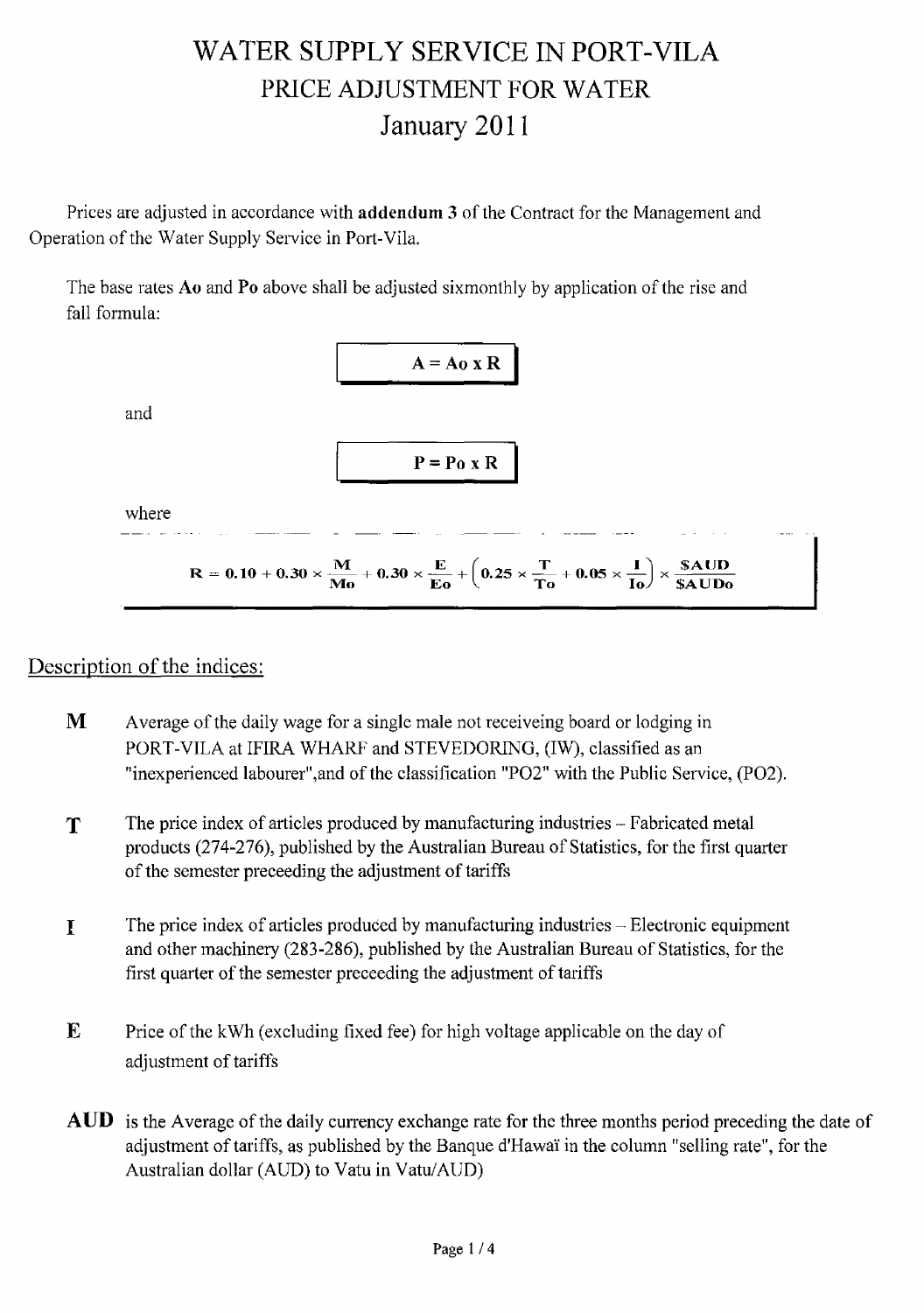The indices applicable are as follows:

**INDEX** 

|                                     | IW                         | 872            | $d$ éc-03          |          |       |       |       |
|-------------------------------------|----------------------------|----------------|--------------------|----------|-------|-------|-------|
|                                     | <b>IWo</b>                 | 872            | août-98            |          |       |       |       |
|                                     | PO <sub>2</sub>            | 1560           | janv-09            |          |       |       |       |
|                                     | PO2o                       | 1365           | août-98            |          |       |       |       |
|                                     | M                          | 1216           | janv-09            |          |       |       |       |
|                                     | Mo                         | 1118           | août-98            |          |       |       |       |
|                                     | T<br>T <sub>0</sub>        | 165,3<br>101,2 | $mars-10$          |          |       |       |       |
|                                     |                            |                | juin-04            |          |       |       |       |
|                                     | $\mathbf I$                | 128,9          | $mars-10$          |          |       |       |       |
|                                     | I <sub>0</sub>             | 105,5          | juin-04            |          |       |       |       |
|                                     | ${\bf E}$                  | 36,52          | juil-10            |          |       |       |       |
|                                     | Eo                         | 21,25          | août-98            |          |       |       |       |
|                                     | \$AUD<br>SAUD <sub>0</sub> | 96,92<br>80,23 | juin-10<br>août-98 |          |       |       |       |
|                                     |                            |                |                    |          |       |       |       |
| $R = 0.1 + 0.30 * 1216$<br>$+0.30*$ | 36,52                      | $+ (0.25*)$    | 165,3              | $+0.05*$ | 128,9 | $) *$ | 96,92 |
| 1118                                | 21,25                      |                | 101,2              |          | 105,5 |       | 80,23 |
|                                     | $R =$                      |                | 1,5090             |          |       |       |       |
|                                     |                            |                |                    |          |       |       |       |

**VALUE** 

**DATE** 

# Quarterly subscription:

 $A = A_0 x R$ 

|                  | Aο                                                                                                    | Α                                                       |
|------------------|-------------------------------------------------------------------------------------------------------|---------------------------------------------------------|
| Size of meter    | Subscription in Vatu as at August<br>1998                                                             | <b>Subscrition in Vatu as at</b><br><b>January 2011</b> |
| $15 \text{ mm}$  | 510                                                                                                   | 770                                                     |
| $20 \text{ mm}$  | 820                                                                                                   | 1 2 3 7                                                 |
| $25 \text{ mm}$  | 2050                                                                                                  | 3 0 9 3                                                 |
| $30 \text{ mm}$  | 5 1 4 0                                                                                               | 7 7 5 6                                                 |
| $40 \text{ mm}$  | 7 200                                                                                                 | 10865                                                   |
| above            | 10 290                                                                                                | 15 5 28                                                 |
| subscription of: | Subscribers whose quarterly water consumption is less<br>than 25m3 for a quarter shall benefit from a | 385                                                     |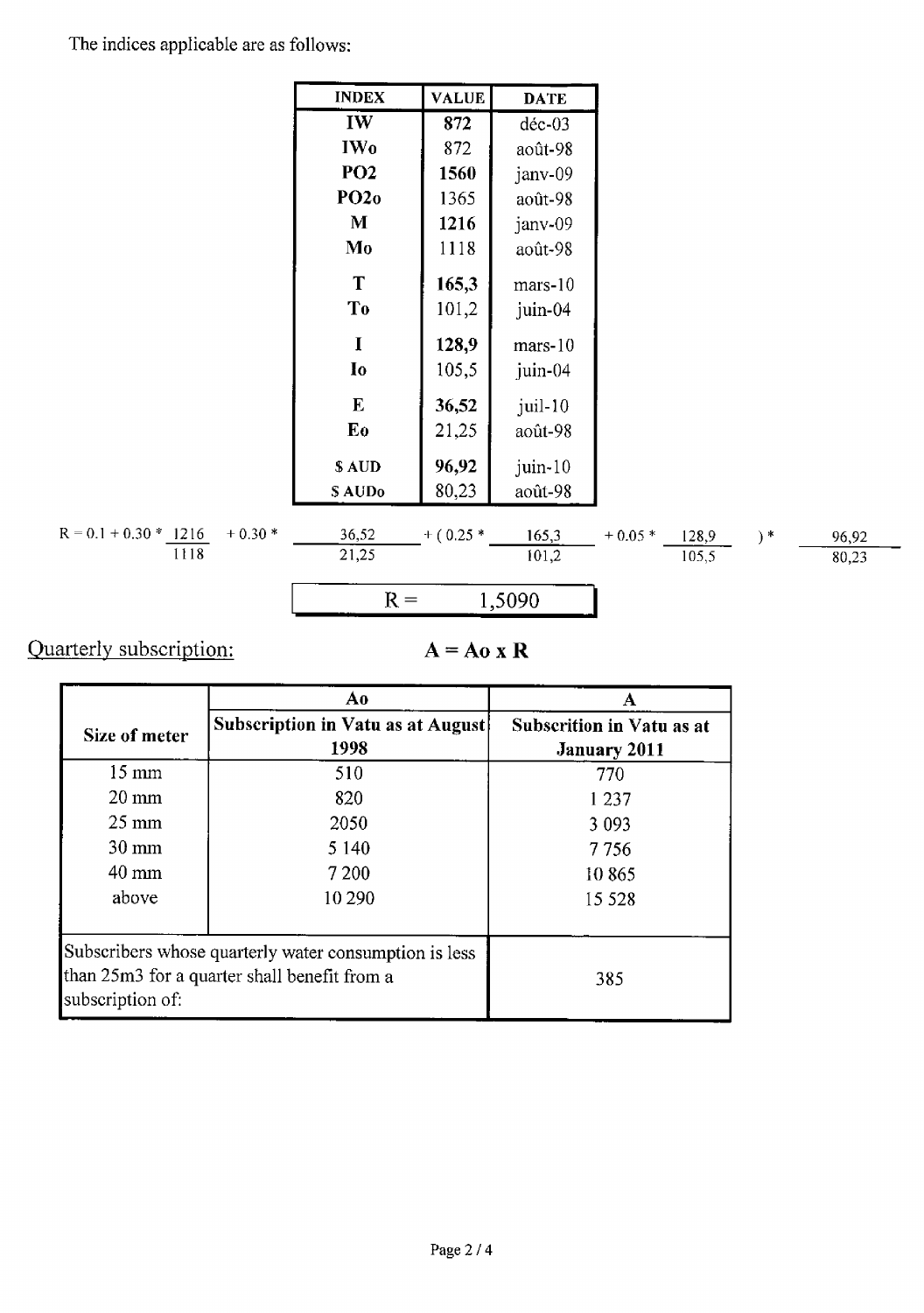Price of the m3: **P** = **Po** x **R P** = 62,13

| Range of consumption             |                           | Vatu / m3 as at August 1998 | Vatu / m3 as at January<br>2011 |  |
|----------------------------------|---------------------------|-----------------------------|---------------------------------|--|
| 0 to 50 m3 / quarter             | $Po \times R$             | 41,17                       | 62,13                           |  |
| 51 to 100 $\text{m}^3$ / quarter | $P \times 1.3$            | 53,52                       | 80,77                           |  |
| 101 to 200 $m3$ / quarter        | P x 1.4<br>$P \times 1.5$ | 57,64                       | 86,98                           |  |
| more than 201 m3 per quarter     |                           | 61,75                       | 93,20                           |  |

## Water connection works

The price adjustment coefficient for water connections is calculated as follows:

|                                      | Rb = M.O. $*$ <u>M</u> + (Mat. $*$ <u>T</u> $*$ <u>\$AUD</u> ) |    |       | with: | $M.O = 40\%$ |        |
|--------------------------------------|----------------------------------------------------------------|----|-------|-------|--------------|--------|
| Mo                                   | To SAUDo                                                       |    |       |       | Mat.= $60\%$ |        |
| $Rb = (0, 4 * 1216 + 0, 6 * 165, 3)$ |                                                                | \* | 96,92 |       | $Rb=$        | 1,6190 |
| 1118                                 | 101.2                                                          |    | 80,23 |       |              |        |

|                                         |                      |                                                                            | x Rb                                                                          |                                            | x Rb                                       |
|-----------------------------------------|----------------------|----------------------------------------------------------------------------|-------------------------------------------------------------------------------|--------------------------------------------|--------------------------------------------|
| <b>Diameter</b><br>of the<br>connection | Size of<br>the meter | Lump sum cost of connection<br>for a length of not great than<br>10 meters | Lump sum cost of<br>connection for a length<br>of not great than 10<br>meters | Supplement per<br>meter above 10<br>meters | Supplement per<br>meter above 10<br>meters |
|                                         |                      | August 1998                                                                | January 2011                                                                  | August 1998                                | January 2011                               |
| 20                                      | 15 mm                | 15 000                                                                     | 24 2 8 5                                                                      | 700                                        | 1 1 3 3                                    |
| 25                                      | $20 \text{ mm}$      | 28 000                                                                     | 45 3 32                                                                       | 1 300                                      | 2 1 0 5                                    |
| 30                                      | $25 \text{ mm}$      | 33 000                                                                     | 53 427                                                                        | 1 500                                      | 2429                                       |
| 40                                      | $30 \text{ mm}$      | 39 000                                                                     | 63 141                                                                        | 1800                                       | 2914                                       |
| 50                                      | 40 mm                | 47 000                                                                     | 76 093                                                                        | 2 2 0 0                                    | 3 5 6 2                                    |

Security deposit  $= P \times M3$ 

| Size of meter   | m <sub>3</sub> | <b>Deposit in Vatu</b> |
|-----------------|----------------|------------------------|
| $15 \text{ mm}$ | 50             | 3 1 0 7                |
| $20 \text{ mm}$ | 100            | 6213                   |
| $25 \text{ mm}$ | 200            | 12426                  |
| $30 \text{ mm}$ | 500            | 31 065                 |
| $40 \text{ mm}$ | 700            | 43 491                 |
| au delà         | $1\ 000$       | 62 130                 |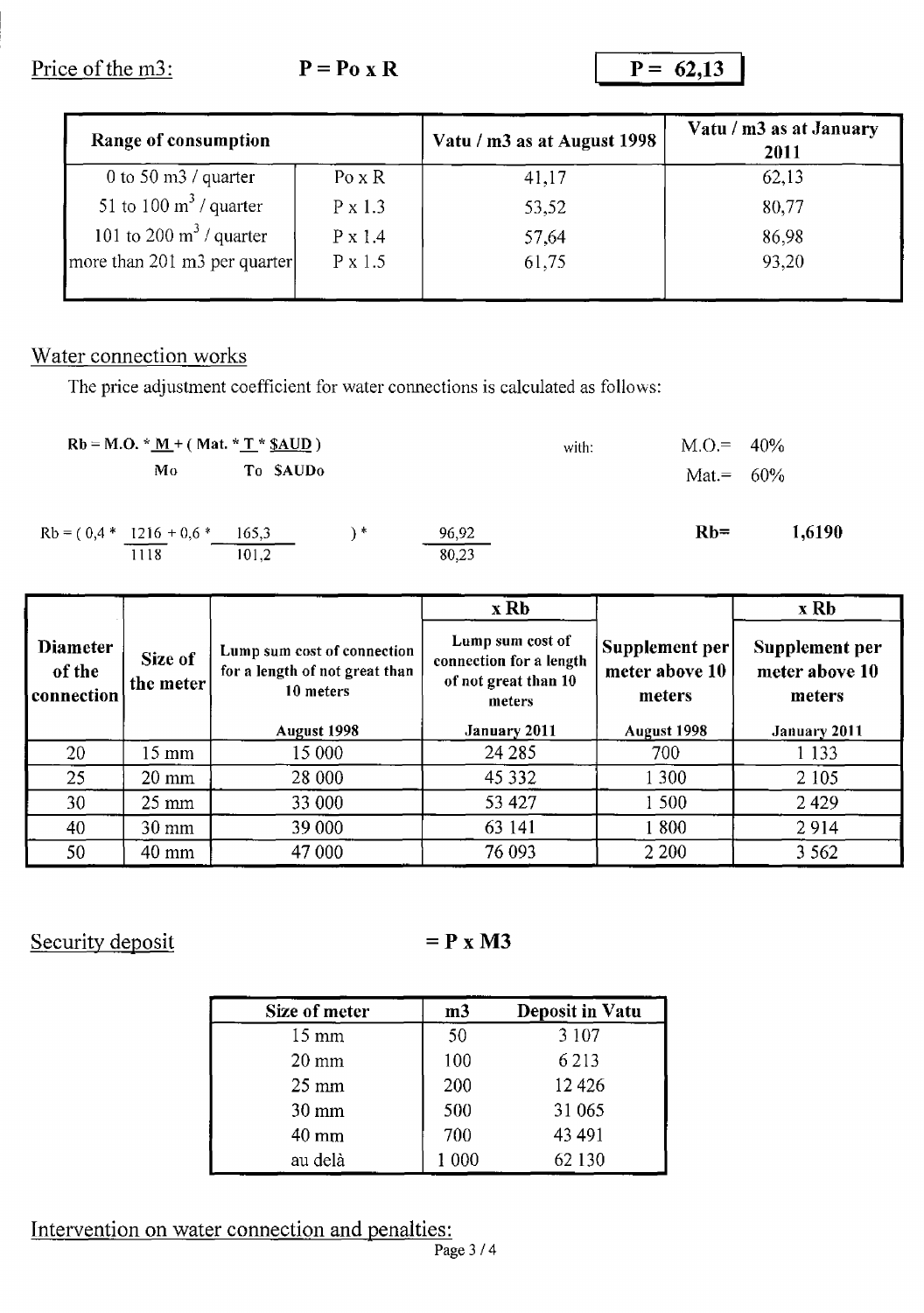|                                                                            | m <sub>3</sub> | Vatu  |
|----------------------------------------------------------------------------|----------------|-------|
| Cancellation of a subscription                                             | 30             |       |
| Cutting off supply due to prolonged abscence                               | 30             | 1864  |
| Transfer without interuption of supply                                     | 30             |       |
| Cutting off of supply and reconnection including removal of meter          | 60             | 3728  |
| Cutting off of supply for non-payment                                      | 120            | 7456  |
| Intervention resulting from water service being unable to access the meter | 120            |       |
| Reconnection of supply cut offf following a breach of agreement            | 300            | 18639 |

Frais d'établissement du dossier: = 10 x P 621 Vatu